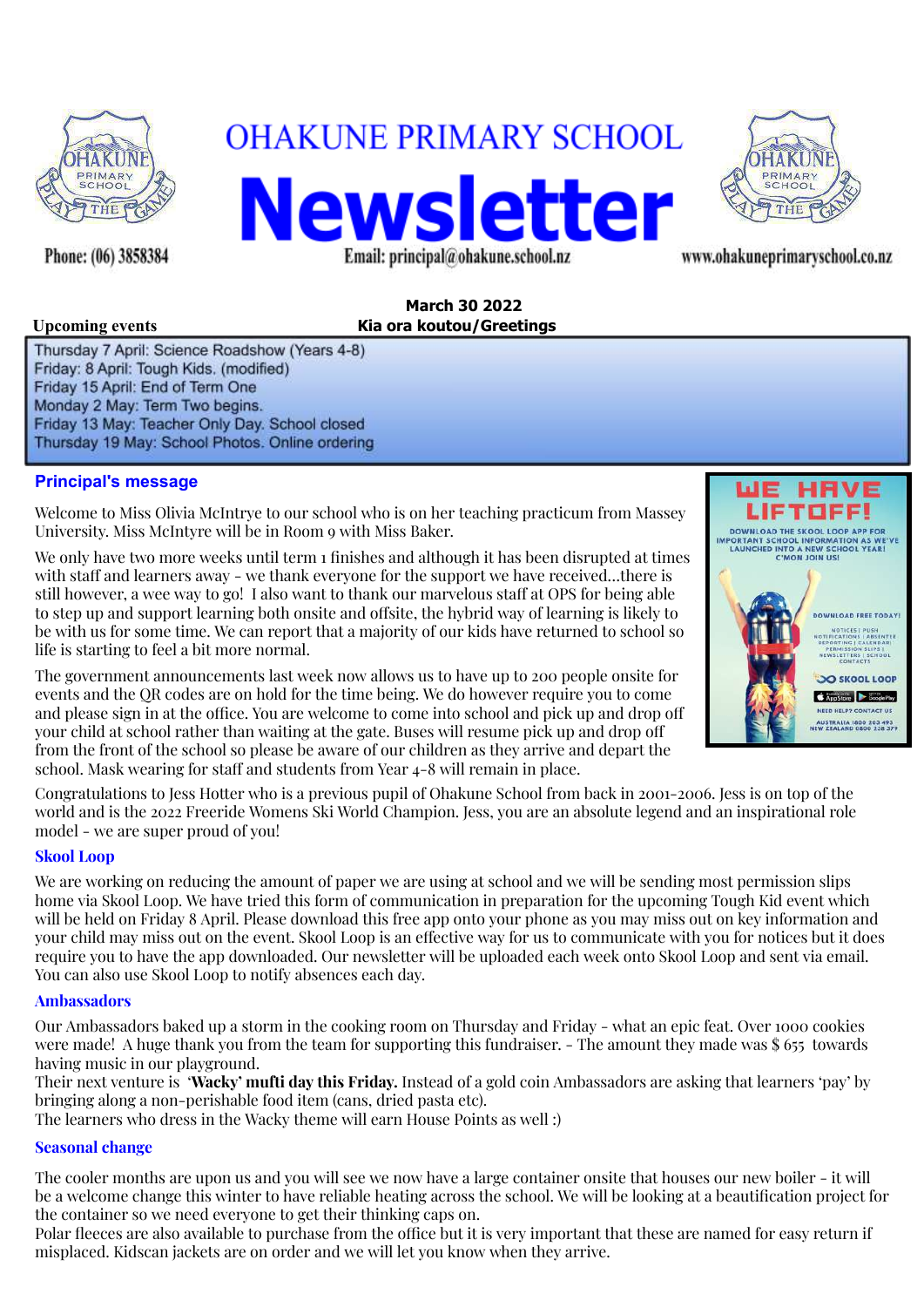### **Celebrating Children's Achievements**

**Junior Duffy Awards: Angus Worth** and Ameera Khan

**Environment Superstars** from left Joseph Macrae and Aarijah Tamatea-Heremaia

**Junior Classroom Award**: Lilly Cranston





Pictured below **Junior Duffy Awards:** left: Evie McDonnell, Alexander-Leigh Kumeroa-Ruri and Charlie Gilbert **Middle:** William Pike Challengers visit the Silica Falls **Right:** Ambassador cookies delicious











## **Wacky Costume Mufti Day Friday 1st April**

**Netball Whanganui School Holiday Program**

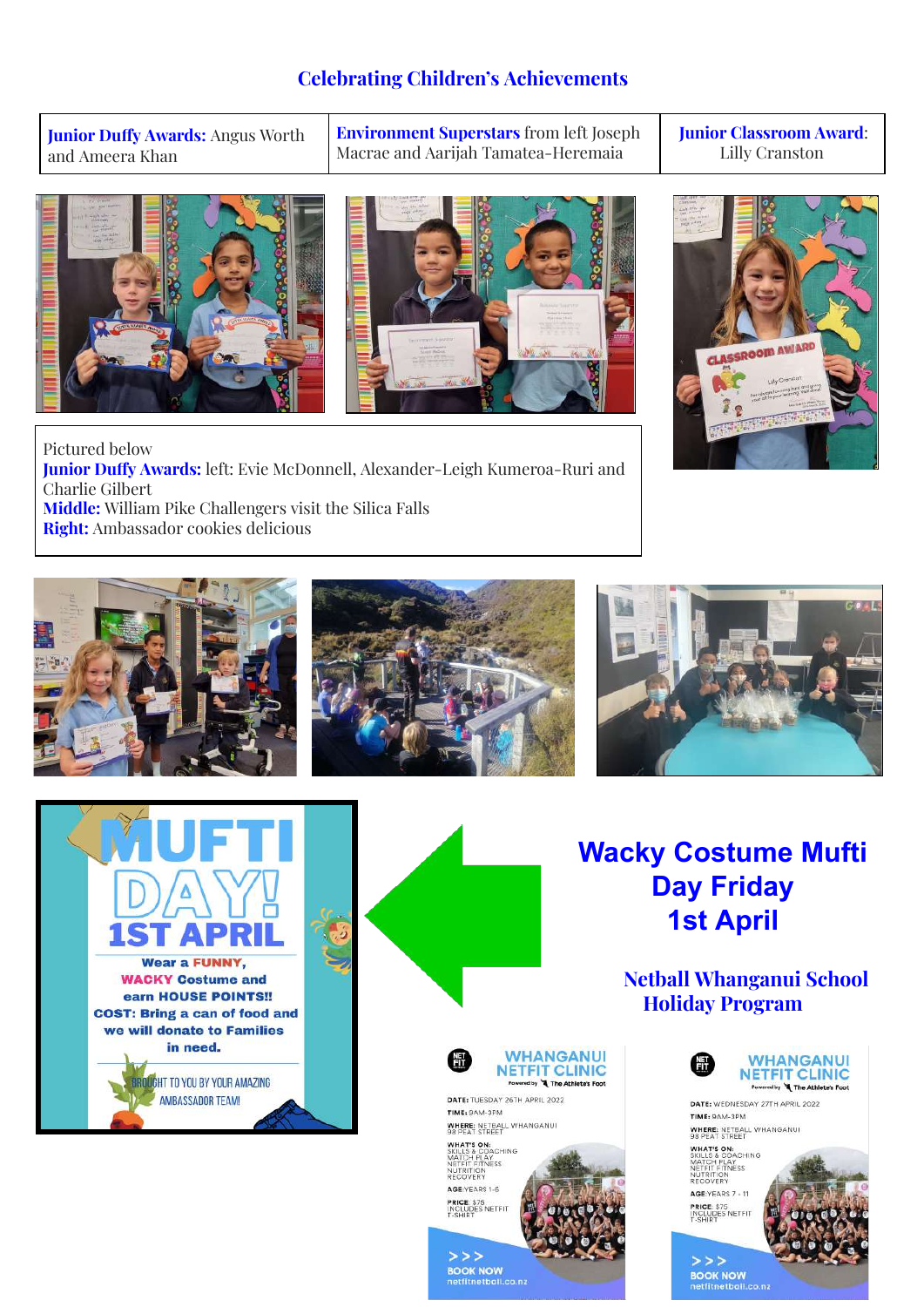

### **2022 Great Kiwi English, Mathematics and Science Competitions**

The University of Canterbury is offering your child the opportunity to participate in the Great KIWI English, Mathematics and Science competitions. These competitions take place annually and are designed by

New Zealand teachers for New Zealand students based on the New Zealand Curriculum.

The competitions are open to all Year 5-8 students in English, Mathematics and Science. Students can enter in one or more subjects.

The supervised online tests will take place in the last 2 weeks of Term 2. All participating students will receive a certificate and prizes will be awarded to top students.

#### Each exam costs \$9.50 to enter.

Students will have bought the notice home in the last few days.If you require a form or more information, please contact Rose Martin.

Entries need to be returned with the entry fee by Friday 6 May. (Week 1, Term 2)

Please note; Kiwi Exams for Spelling run later in the year

### **Hockey Whanganui -Ultimate Outdoor Turf Play Day**

- **Where:** McDonalds Stadium (Gonville)
- **When:** Tuesday 26th April and Wednesday 27th April 2022
- **Time:** Drop off from 8:45am, 9am start
- Pick up from 2:45pm, 3pm finish
- **Cost:** \$20 per person per day
- \$50 for 3 siblings per day
- Age:  $9-13$  years
- **Bring:** Lunch, water bottle, warm clothes, sneakers, hockey gear if you have it
	- (stick, shin pads, mouthguard)
		- An awesome attitude!
- **Maximum:** 40 children
- **Register:** <https://forms.gle/zKvUiWznDVpnW4zu8>
- **Questions:** Rochelle Booth 027 3066 743



### **Value of the Week**

#### **Participation**

When we take part in our learning, it means we are listening, sharing our ideas, completing tasks and helping others to learn too.

Nga mihi Lisa Clark Principal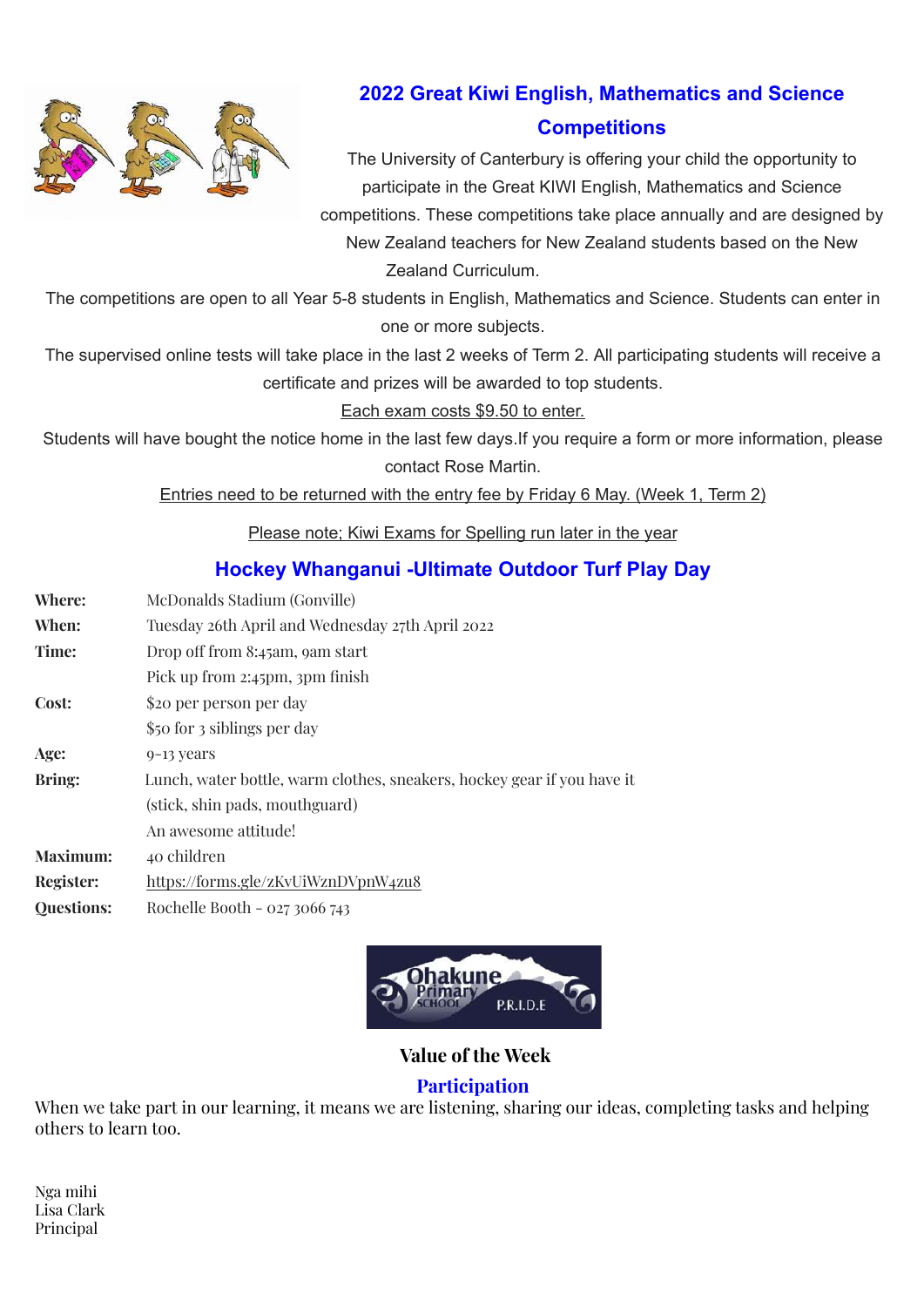### **Ambassadors 2022**

#### **Hi I'm Talei**



This year I would like to try and encourage more Ambassador sports at break times so that more kids can get into playing sports. My strengths are that I am good at organising things and sticking with them until they are complete. I intend to contribute to the school this year through a lot of fun activities for the whole school to enjoy and to help the rest of the ambassador team to raise money for our music in the playground and other fun things for our school.

#### **My name is Santosha**



My goal as an ambassador is keeping the younger students happy and looked after. I am 12 years old and enjoy horse riding, swimming and drawing.

#### **Hi my name is Isabella**



I love sports, especially swimming, skiing and running. This year the thing I would like to achieve as a leader, is getting everyone to give it a go and keep trying even when it gets tough.

#### **Hi my name is Ally Lochhead**



I am a 2022 ambassador this year. My most valuable strength would be that I never give up when a tough challenge is handed to me and I am willing to help and care for others in any circumstances. Something I would like to achieve is making sure that all students have a great time in and outside the classroom.

#### **Hi my name is James Flower.**



I am an ambassador. I like to play rugby, ride my motor-bike, outdoor activities and sports.

My goal is to make P.E half an hour twice a week in school, so people get outdoors a bit more often and stay fit and healthy.

#### **Hi I'm Harry**



At the end of this year I hope I am recognised as a very responsible leader. My strengths are sports, reading, listening, being reliable and responsible.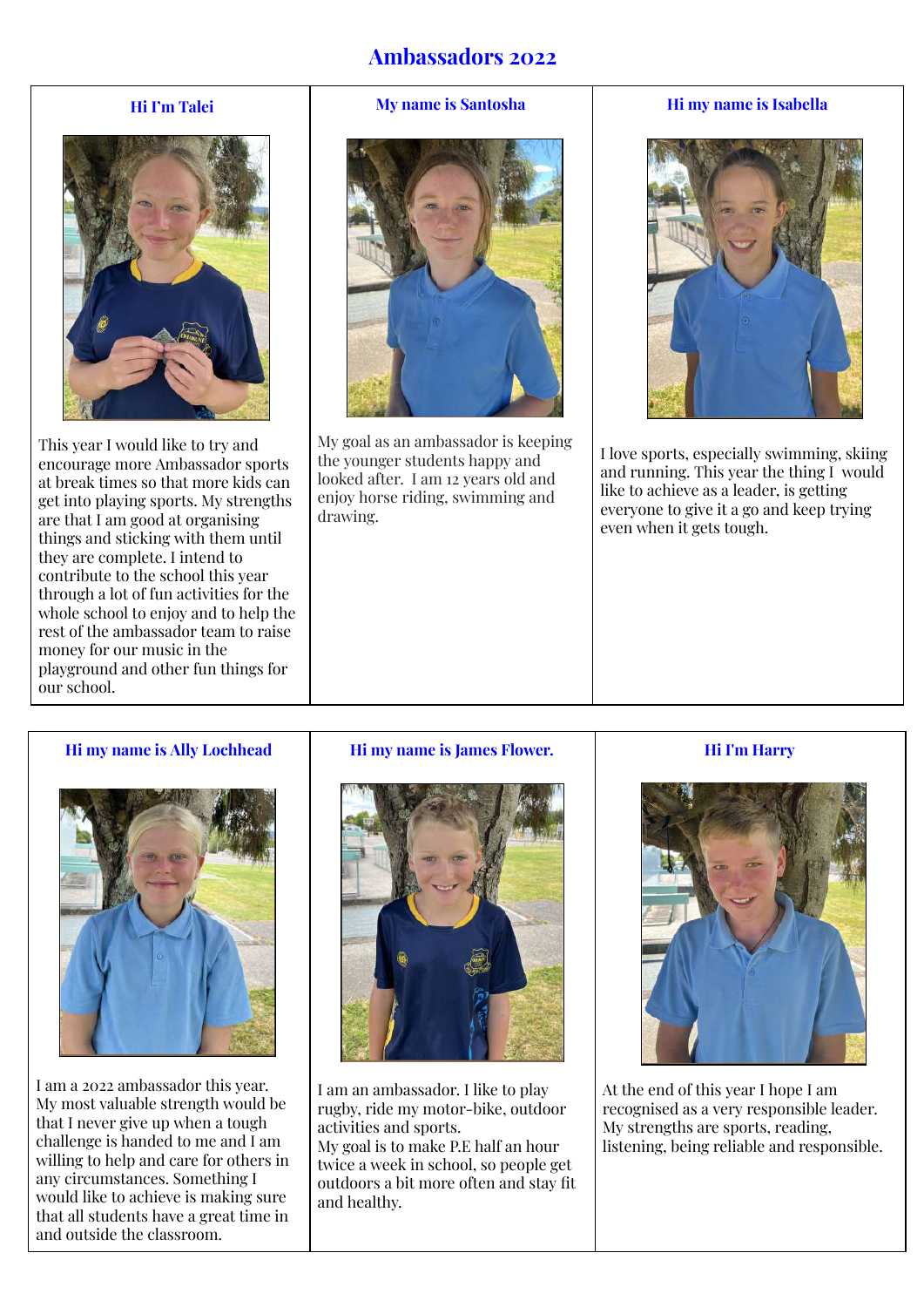#### **My name is Fletcher Mason**



This is my 8th year at Ohakune Primary School. I enjoy reading and also biking. This year I am looking forward to achieving the goals we have set as an Ambassador group, especially bringing music to our playgrounds. For my individual goal this term I am focusing on building positive relationships with younger kids in our school.

.

#### **Hi, I'm Wren.**



I love to play sports, especially football with my friends. My favorite subject is math because I love to give myself a challenge. Being a leader is a great opportunity that's why I love it. I want to have more organised painting/drawing lessons because us kids have a lot of creativity and it will be relaxing and fun for everyone involved.

#### **Hi I'm Alex Bennett.**



I love outdoor activities and sports. My goal is to organise a range of sports games at breaks and see if the teachers would be happy to include PE lessons during class time.

#### **Hi I'm Bella**



I enjoy skiing, water sports, horse riding and being a part of group activities. Something I want to achieve as an Ambassador this year is to be more confident and stronger as a leader and a role model.

#### **Hi my name is Olivia Gray**



I like to do rugby, hunting, motorbike riding, outdoor activities and sports. My goal as an ambassador is to help little kids and be a role model.